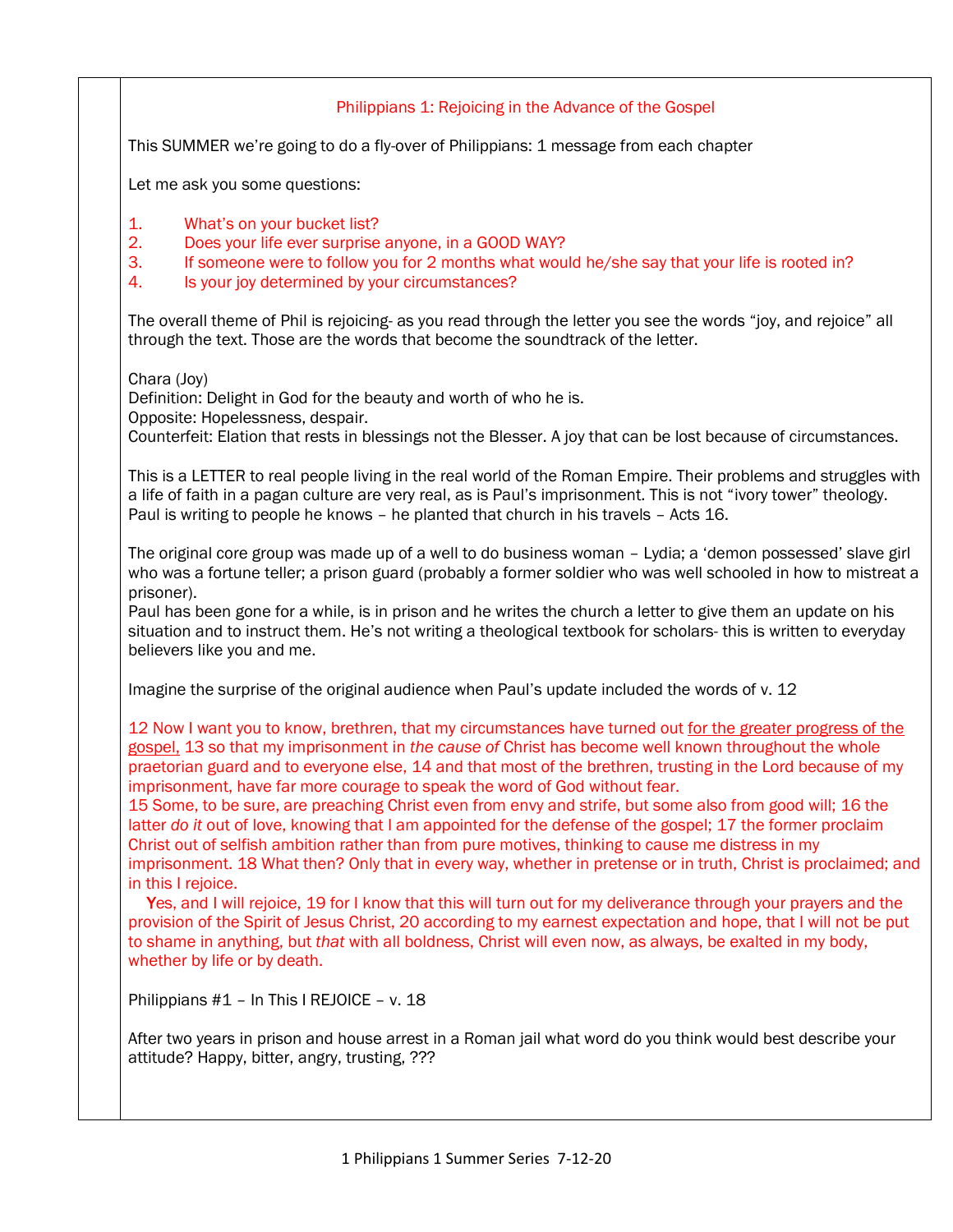Here in Philippians we get a glimpse into something that can only be explained by the Holy Spirit – a heart and life of REJOICING while in prison.

In one sense the people of Philippi wouldn't be surprised because of what they knew of Paul in Act 16 – while in prison, at midnight, Paul and Silas were singing praise to God- a midnight hymn sing.

Now years later Paul write back to this church to encourage them and his letter is filled with the theme of rejoicing.

"joy" 5 times "rejoice" 9 times ; at least once in each chapter

## verses 12-18

While these are not the most 'famous' verses they do show us the first thing that Paul says he "rejoices" in. v 18 he doubles down on it in v. 18 – that Christ would be proclaimed, no matter what.

No matter what the circumstance, no matter how it impacts me "I rejoice that Christ is proclaimed". V. 12 "my circumstances have turned out for the greater progress of the gospel" Most people would think that Paul's imprisonment would be the end of his ministry, but Paul rejoices that his ministry expanded, even to Caesar's household – 4:22

 EX: Prison may be where ministry begins: Chuck Colson; Thomas Tarrants, President Emeritus of the C.S. Lewis Institute. Equipped interview Consumed by Hate, Redeemed by Love He went from KKK member who found Jesus in prison to a man who works for racial reconciliation.

[https://www.moodyradio.org/programs/equipped-with-chris-brooks/2020/06/6.15.2020-from-the-kkk-to-the](https://www.moodyradio.org/programs/equipped-with-chris-brooks/2020/06/6.15.2020-from-the-kkk-to-the-cross-of-christ/)[cross-of-christ/](https://www.moodyradio.org/programs/equipped-with-chris-brooks/2020/06/6.15.2020-from-the-kkk-to-the-cross-of-christ/)

This testimony from hate to love is similar to what happened to Paul himself. As Saul, the Pharisee, he hated the message and followers of Jesus. Then he encountered Christ and became a follower. It stunned those who had known of his past.

Ch 1 shows how God gives Sovereign connections in our natural sphere of influence where we can make Christ known.

Paul's current Providential sphere of influence is in prison and what he is excited about is that people are coming to know Christ because of it, and people are being encouraged to share Christ because of it – v. 12- 14.

Paul wants his audience to be encouraged as they face opposition. He tells them about…

#1 THE ADVANCE OF THE GOSPEL AMONG HIS CAPTORS v. 13 – hardened Roman soldiers did not intimidate Paul. They had to deal with him. Paul had a captive audience for his proclamation of Christ. Paul was encouraged because the message penetrated Caesar's household 4:22.

#2 GOSPEL ADVANCING AMONG BELIEVERS v.14 Paul's example sparked a fresh outbreak of evangelism in Rome as believers were given fresh boldness to speak the Word.

Don't WE ALL NEED FRESH BOLDNESS AND COURAGE to proclaim Christ?

 Have you ever had a conversation that was low risk – weather, sports, food, movies, etc- that took a turn to spiritual things? Did you feel a reluctance when that happened? That's when we need fresh boldness. Imagine how the early believers felt in Rome, or how many believers around the world may feel today.

Paul inspired courage among believers to proclaim Christ. Courage is contagious. Does He inspire US TODAY?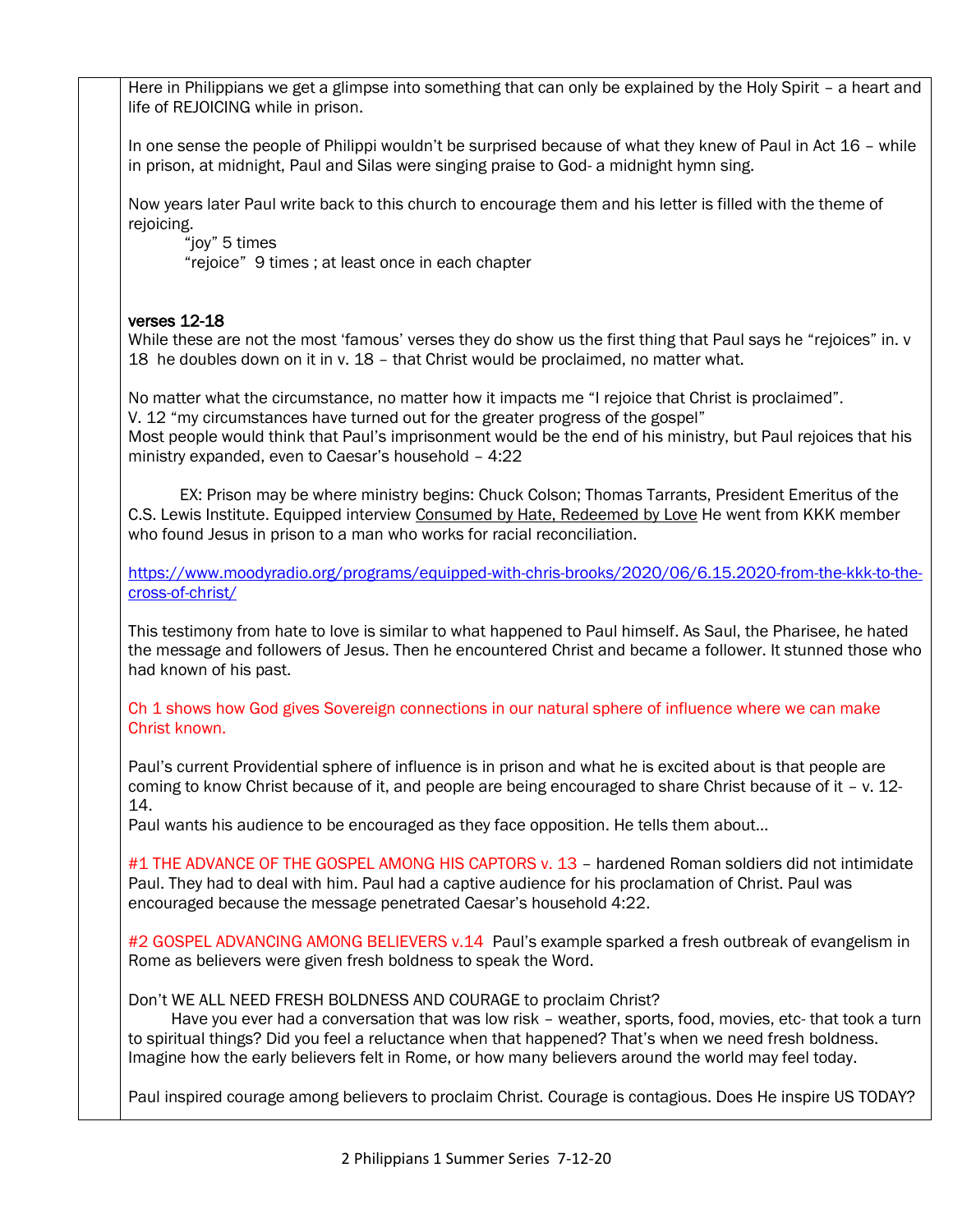Let's pray that it doesn't take a replay of Oct 16, 1555 when Latimer and Ridley were put to the stake to be burned because of their proclamation of the gospel, in "Christian" England. Latimer said, 'Be of good comfort, Master Ridley, and play the man; we shall this day light such a candle by God's grace in England as shall never be put out.

What can we do??

One small habit that will move us in the direction of being concerned for the progress of the gospel is that of regularly inviting folks to church.

<<Wait, How? When should we?>>

Andy Stanley at Northpoint gives some cues: 3 "NOTS"…….. when you hear someone say…

- "Things are not going well right now"
- "I was not prepared for this..."
- "I'm not from here"

What's on your bucket list?

Paul's bucket list was short – make Jesus known – no matter what the circumstances. That was the consuming passion of his life.

Do we see our daily routine or the significant trials that may come our way as opportunities for Christ to be made known?

Would people look at us in our daily lives and have any idea that Jesus is important to us? Does passion for the gospel shape our lives in trials and in joy?

When we put the advance of the kingdom at the center of our aspirations, then all else is put into perspective. All become relatively insignificant when compared to the advance and splendor of the gospel.

Are you experiencing trials? What do they reveal about you? Are you able to see where you are in relation to the gospel in the midst of the trial?

If the advance of the gospel defines you, then this perspective will liberate your soul in times of trial. Our lives are so much more than our external circumstances when our mission is seeing the gospel advanced in all things.

The "advance of the gospel" does not only mean evangelism per se. It means living in a way that points people to Christ even in the midst of trials and suffering – EX: Philip Newman, Ed Hague <http://wedonotloseheart.com/>

Does our suffering allow for the advance of the gospel?

## Our suffering is for Jesus if we acknowledge His presence, purpose and sovereignty in it.

As believers, we must take a look at our current cultural moment and ask, "What really matters to us? Is it some social or political agenda? Is it creating, defending, or polishing some perceived reputation on social media? Is it winning an argument about Covid19, masking, unmasking, lockdowns, opening up, statues, protests, the media, congress, the Supreme Court, the future of college football, etc, the list goes on and on.

I'm NOT saying that some of those things are not important, but biblically they pale in comparison to the value of Christ being proclaimed.

Does it even seem possible that you could rejoice that whatever is happening in your life is promoting the advancement of the gospel in your life?

Whether our circumstances are favorable and lift us up, or painfully difficult and drive us toward despair we have, In Jesus, a greater calling, purpose, and reason for being here – to make Him known.